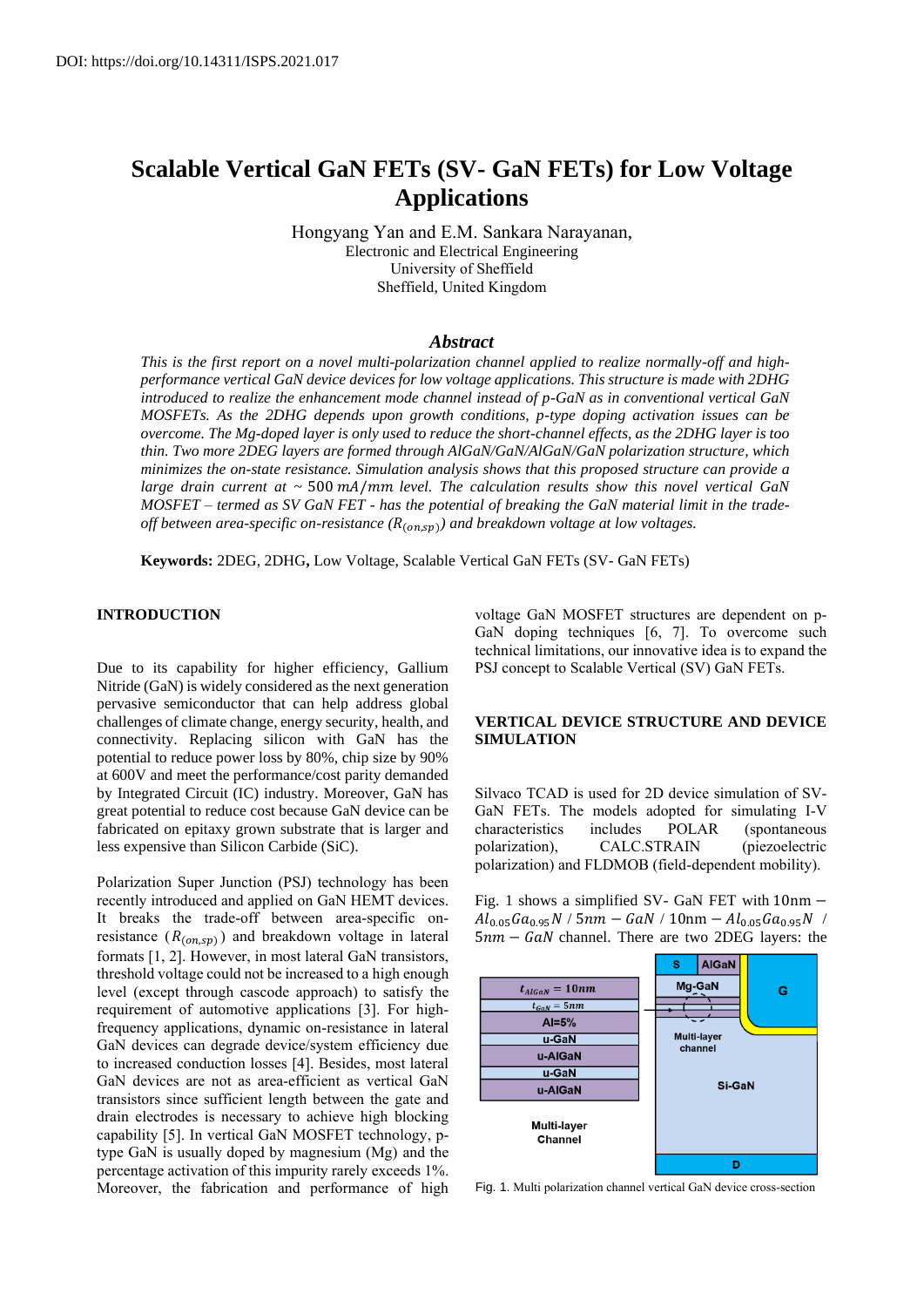

Fig. 2 Gate corner electric field distributions: simulated results vs. measurement material critical electric field [8, 9].

upper layer is connected to the source electrode while bottom 2DEG layer is connected to drain electrode. 2DHG presence in multi-layers is regarded as the channel with the function of realized normally off and controlled threshold voltage. 2DEG and 2DHG sheet carrier density can be controlled by adjusting AlGaN layer thickness and Al mole fraction.

The channel design of multi-layer stacks utilizes a charge compensation concept between the adjacent 2DEG and 2DHG layers to support voltage. The applied voltage is dropped across the stack as well as the Si-doped GaN drift region. BV can be scaled by increasing the number of multi-layer stacks or optimizing the thicknesses of the stacks. In trench gate vertical devices, corner design is an important issue that affects operation reliability. In this work, reported data of measured critical electric field strength of  $\sim 4MV/cm (23MV/cm)$  for HfO<sub>2</sub> (SiO<sub>2</sub>) and  $3.3MV/cm$  for Si-GaN is used as the reference values and U-shaped design is considered for the gate geometry to suppress corner effects [8, 9].

Fig. 2 shows that a SV- GaN FET device with  $0.5 \mu m$  Si-GaN drift region is simulated at 100V drain voltage, the peak electric field is the only 2/3rd of the reference value. Moreover, other techniques such as p-GaN underneath the gate can further electrically shield the gate corners. As shown in Fig. 3, an Mg-doped GaN region applied



Fig. 3 Gate corner electric field distributions: Si-GaN vs. Mg-GaN+Si-GaN at  $V_d = 100V$ .



Fig. 4 Simulated (a)  $160 \mu m$  channel  $I_d - V_d$  characteristics. (b) Transfer I-V characteristics. (c) Channel length vs BV and  $V_{th}$ 

beneath the trench gate can further suppress the electric field crowding at the corner of the gate.

Fig. 4(a) shows the  $I_d - V_d$  characteristics as a function of gate voltage. With the increasing number of multipolarization junction stacks, device blocking capability can be improved without any significant increase in  $V_{th}$ , as shown in Fig. 4(c).

In Fig. 5, for comparison, 4H-SiC and GaN material theoretical limits are demonstrated as well as conventional GaN HEMT with  $1\mu m$  channel length [10]. The calculation results show a performance beyond the material limit by assuming ideal channel mobility of  $1000 \, \text{cm}^2/\text{Vs}$ . The simulation results for SV-GaN FETs predict significantly superior performance to conventional lateral GaN HEMT, albeit practical carrier mobility is utilized for calibration. Vertical GaN devices based on PSJ concept will be a promising candidate for the next generation of power electronics.